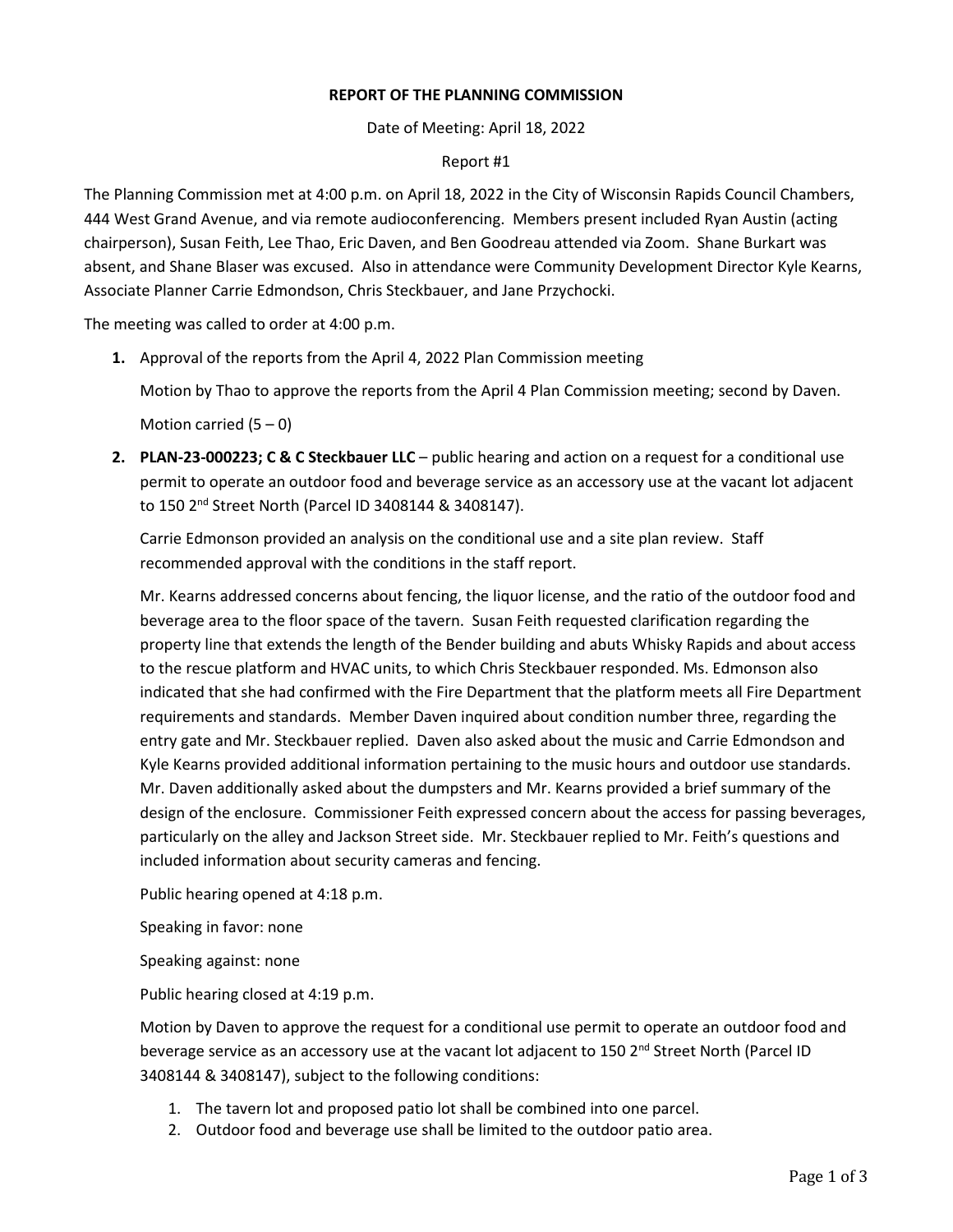- 3. Access to patio area shall only occur through the tavern entrances and exits when in use
- 4. Live music shall occur no later than 10:00 p.m. Sunday through Thursday and no later than 12:00 a.m. on Friday and Saturday.
- 5. A lighting plan or fixtures specifications shall be submitted, meeting applicable standards, to be reviewed by the Community Development Department.
- 6. Applicable building and stormwater permits, state and local, shall be obtained.
- 7. The conditional use permit shall be reviewed withing 1 year, upon which the Community Development Department shall have the authority to extend the conditional use permit for successive years.
- 8. Minor modifications to the plan shall be permitted to be reviewed and approved by the Community Development Department.

Second by Thao

Motion carried  $(5 - 0)$ 

**3. PLAN-22-000177; James Gannigan** –request for a site plan review to construct a Hawaiian Tanning Studio at 620 Airport Avenue (Parcel ID 3413366)

An analysis of the request was provided by Carrie Edmondson, noting that an updated landscaping plan meeting requirements would be needed. Staff recommended approval with the conditions indicated in staff report.

Susan Feith commented on concerns about re-zoning the property in earlier Plan Commission discussions and emphasized the importance of adhering to proper landscaping and parking plans. Eric Daven had questions about the proposed windows on the property to which Carrie Edmondson and Jane Przychocki responded. Ms. Przychocki also provided supplemental documentation regarding prosed building architecture and landscaping on the west side of the property and handed out copies to Staff and Commissioners (attached). Carrie Edmondson noted that the addition of a second overhead door would require asphalt paving to be changed. Eric Daven asked if approval of the plan would still allow for the placement of two garage doors. Mr. Kearns added that action could be made by Commissioner with conditions regarding the second garage door and the asphalt area. Parking requirements and the need or an updated landscape plan were also discussed.

Mr. Daven suggested that the item be revisited at the May meeting once all plans are complete and finalized and included in the Plan Commission packet. Mr. Kearns added that updated site and landscaping plans would be needed before any building permits were issued. Additionally, the Plan Commission would not be able to approve the plan as presented due to the parking standard, requiring no more than 50% of the parking in front of the principal building, unless conditions for parking were included as part of the approval. Chairperson Austin agreed with Commissioner Daven that it would be best to have more completed plans before action is taken.

Chairperson Austin recommended that action be postponed until the next Plan Commission meeting, or when further detail is provided, to which the other Commissioners agreed.

**4.** Adjourn

Motion by Thao to adjourn; second by Daven Motion carried  $(5 - 0)$ Meeting adjourned at 4:32 p.m.